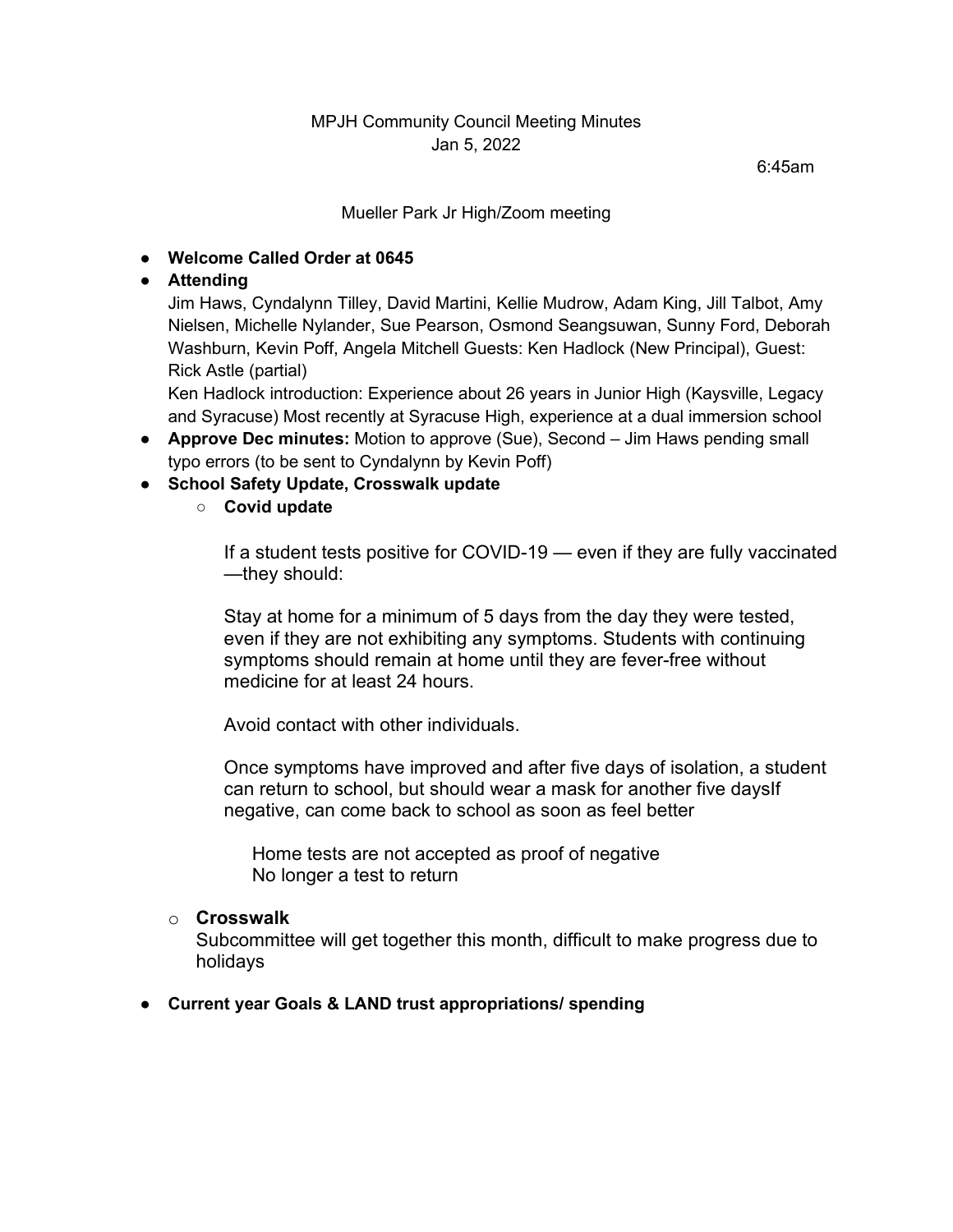| <b>General Ledger Budget Summary</b>  |                             |                          |                        | Yε<br>Period<br><b>Revenue</b><br>• Expense<br><b>JAN2022</b><br>20 |                            |                                 |                       |
|---------------------------------------|-----------------------------|--------------------------|------------------------|---------------------------------------------------------------------|----------------------------|---------------------------------|-----------------------|
| <b>Description</b>                    | <b>YTD</b><br><b>Budget</b> | <b>YTD</b><br>Carry-Over | <b>Budget</b><br>Total | <b>YTD</b><br><b>Actuals</b>                                        | Outstanding<br>Encumbrance | <b>Budget</b><br><b>Balance</b> | $\frac{9}{6}$<br>Sper |
| <b>SALARIES</b>                       | 0.00                        | 0.00                     | 0.00                   | 37,758.94                                                           | 55,615.54                  | $<$ 93,374.48> 100+             |                       |
| <b>SUBSTITUTE PAYROLL</b>             | 0.00                        | 0.00                     | 0.00                   | 426.80                                                              | 0.00                       | <426.80>                        | $100 +$               |
| <b>STATE RETIREMENT</b>               | 0.00                        | 0.00                     | 0.00                   | 7.974.14                                                            | 11,548.32                  | $<$ 19,522.46>                  | $100 +$               |
| <b>SOCIAL SECURITY</b>                | 0.00                        | 0.00                     | 0.00                   | 2,897.51                                                            | 4,158.64                   | <7,056.15                       | $100 +$               |
| <b>GROUP IN SURANCE</b>               | 0.00                        | 0.00                     | 0.00                   | 0.00                                                                | 0.00                       | 0.00                            | O                     |
| <b>PROFESSIONAL SERVICES</b>          | 0.00                        | 0.00                     | 0.00                   | 0.00                                                                | 0.00                       | 0.00                            | O                     |
| <b>PHONES &amp; POSTAGE (530)</b>     | 0.00                        | 0.00                     | 0.00                   | 0.00                                                                | 0.00                       | 0.00                            | O                     |
| <b>MILEAGE REIMBURSEMENT (581</b>     | 0.00                        | 0.00                     | 0.00                   | 0.00                                                                | 0.00                       | 0.00                            |                       |
| <b>IN STATE CONFERENCE &amp; TRAV</b> | 0.00                        | 0.00                     | 0.00                   | 0.00                                                                | 0.00                       | 0.00                            |                       |
|                                       | 132,984.00                  | 16,711.16                | 149,695.16             | 49,057.39                                                           | 71,322.50                  |                                 |                       |

Our current Trustlands budget screen shot:

We started with \$149,0695.16 We spent \$49, 0567.39 Still Encumbered - \$71,322.50 Balance - \$29,315.27 Still to come out - Tutor bus estimated at \$5,000.00 Estimated Balance - \$24, 315. 27

We have funded the following:

3 Teacher Productivities (English, Math, and Hope Squad-1<sup>st</sup> only) 3 half-time teachers (2 Science, 1 Health) Substitutes who cover for these positions

Teachers tutoring students after school (Tuesday &/or Wednesday)

Maybe have dances last hour of the school day, but difficult to manage with 40% attendance, so if 100% attendance might be problematic, last dance cancelled due to high Covid numbers, will continue to monitor, maybe Spring and/or Spirit Week to have a dance

After school tutoring is Tuesdays with a guaranteed support in each core subject, many non-core teachers also make themselves available Wednesday: No guarantee that someone is available, must be arranged with teacher Hope Squad is now self-apply instead of nominations, may change to an after-school club next semester, they made some uplifting bulletin board notes this semester

#### ● **Harassment follow-up**

*AirDrop issue:* Thank you, Amy for helping us get on track for us formal & official investigation started, how video sent, where sent from and origination identified, police